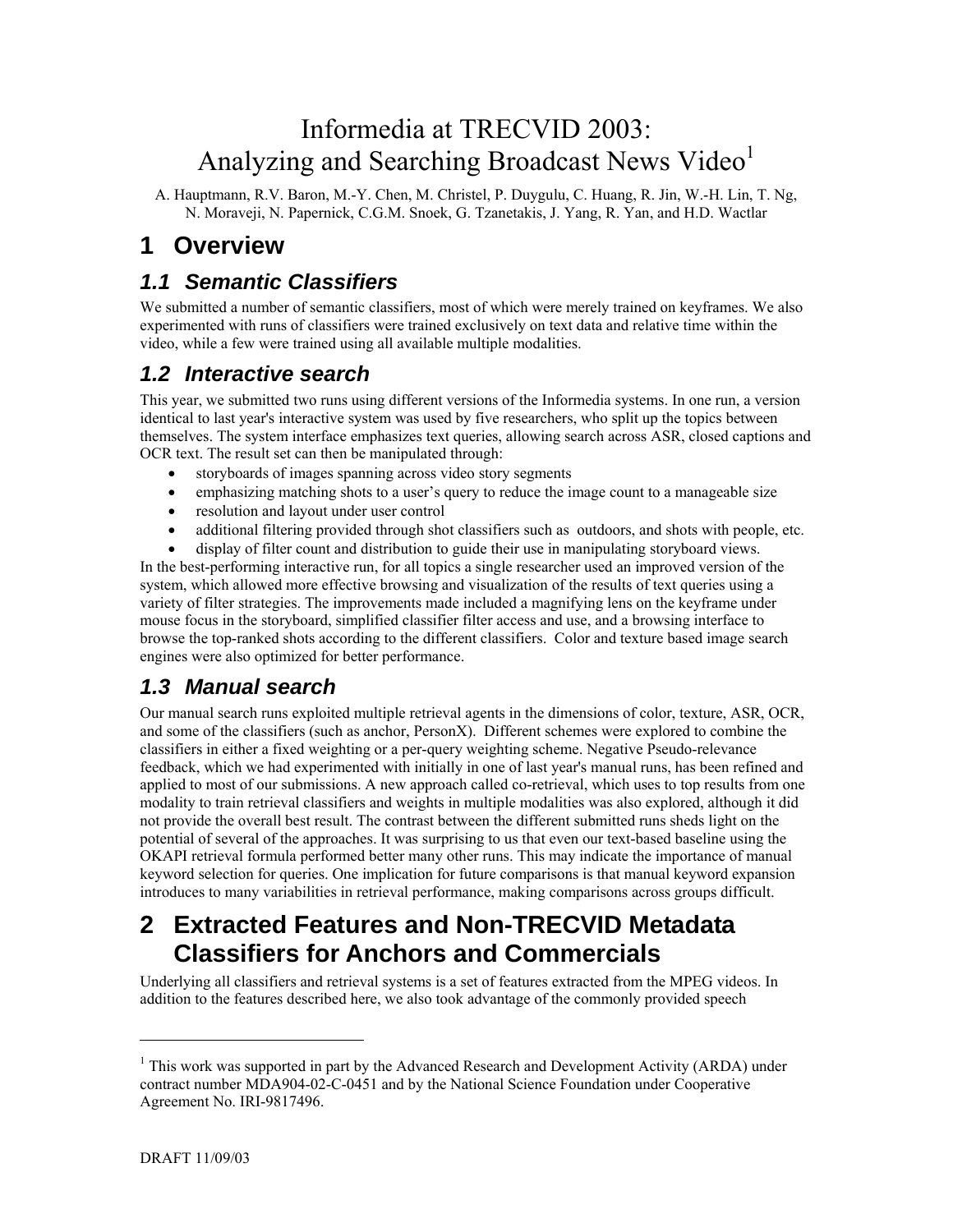information and OCR information for the FSD and FST sets. In addition to the TRECVID evaluated classifiers, we also built classifiers for anchors and commercials.

**Audio Features:** For the TREC2003 video retrieval task in addition to the Speech Recognition engine, a set of features that directly characterize audio content without any language modeling were developed. These features are used to assist the extraction of the following medium-level audio-based features: music, male speech, female speech, and noise. In addition they were combined with visual and text-based features for various detectors. A set of low level numerical audio features is calculated every 20 milliseconds. They are all based on the magnitude spectrum calculated using a Short Time Fourier Transform. They consist of features that summarize the overall spectral characteristics such as Spectral Centroid, Rolloff, Relative Subband energies as well as the Mel Frequency Cepstral Coefficients which are perceptually motivated features used in Speech Recognition. In addition for male/female speech discrimintation the pitch of the signal was calculated using an Average Magnitude Difference Function (AMDF). In order to capture the texture properties the means and variances of the features over a 2 second sliding texture window are computed. A multidimensional Gaussian classifier with a full covariance matrix was trained using labeled samples. The classifier makes a decision every 20 milliseconds but it uses information of the past 2 seconds. For audio-only based classification the results are returned for variable length shots. The classification accuracy is calculated as the largest class percentage of 20millisecond frames. The training was done using the IBM annotations with significant quality control to ensure that the samples used for training are appropriate.

**Low-level Image Features:** The color feature is the mean and variance of each color channels in HSV (Hue-Saturation-Value) color space in a 5\*5 image tessellation. The hue is quantized into 16 bins. Both saturation and value are quantized into 6 bins. The texture features are obtained from the convolution of the image pixels with 6 Gabor wavelet filters. We use the mean values of twelve oriented energy filters aligned in 30-degree intervals. We compute a histogram for each filter in a 3\*3 image tessellation, which is quantized into 16 bins. Their mean and variance are treated as the texture features. Another low-level feature is the canny edge direction histogram. A Canny edge detector was applied to extract the edges from images also from a 3x3 grid structure. The edge histogram includes a total of 73 bins. First 72 bins represents the edge directions quantized at 5 degree interval and the last bin represents a count of the number of pixels that are not contributed to any edges. As a preprocessing step for all these features, each dimension of the feature vectors is normalized by its own variance.

**Face Features**: Schneiderman's face detector algorithm [30] was used to extract frontal faces. Size and position of the largest face are used as additional face features.

**Text-based features** are the most reliable high-level features applicable in video retrieval, based on the best-performing video retrieval systems in 2001 and 2002. Three types of text features are processed in our system, i.e. automatic speech transcripts (ASR) which was provided by the LIMSI speech recognizer, Video Optical Character Recognition (VOCR) extracts the overlaid text. Speech transcripts are important supplementary sources to closed captions, especially in commercial footage where closed captions are not available. Closed caption is synchronized using the output of speech transcripts with corresponding time alignment information. Words in from a stopword list [27] were removed, and Porter stemming algorithm [25] was used to remove morphological variants.

**Video OCR (VOCR):** How can errorful VOCR data be useful? We developed a restricted approximate match technique to search for VOCR words similar to query words. The technique was built upon Manber and Wu's approximate string matching technique, which allows certain predefined number of edits (insertions, deletions, and substitutions) to transform a string to another string [21]. In an errorful text database, the approximate match will have a high probability to retrieve irrelevant text from a pool of noisy data. For example, the word "Clinton" may retrieve "Cllnton", "Ciintonfi", "Cltnton", and "C1inton", which are correct to the query word; however, it may match incorrect text like "Arlington", "EIICKINSON" (for "DICKINSON"), and "Cincintoli" (for "Cincinnati"). From empirical experience, we restricted the edit distance based on the length of query words: words with fewer characters must have a smaller edit distance.

In order to aid the search task, we associate visual context to each retrieved VOCR word for searchers to quickly determine its relevancy. We implemented the restricted approximate match associated with visual context as a side tool to suggest the use of errorful but relevant query words for the search task.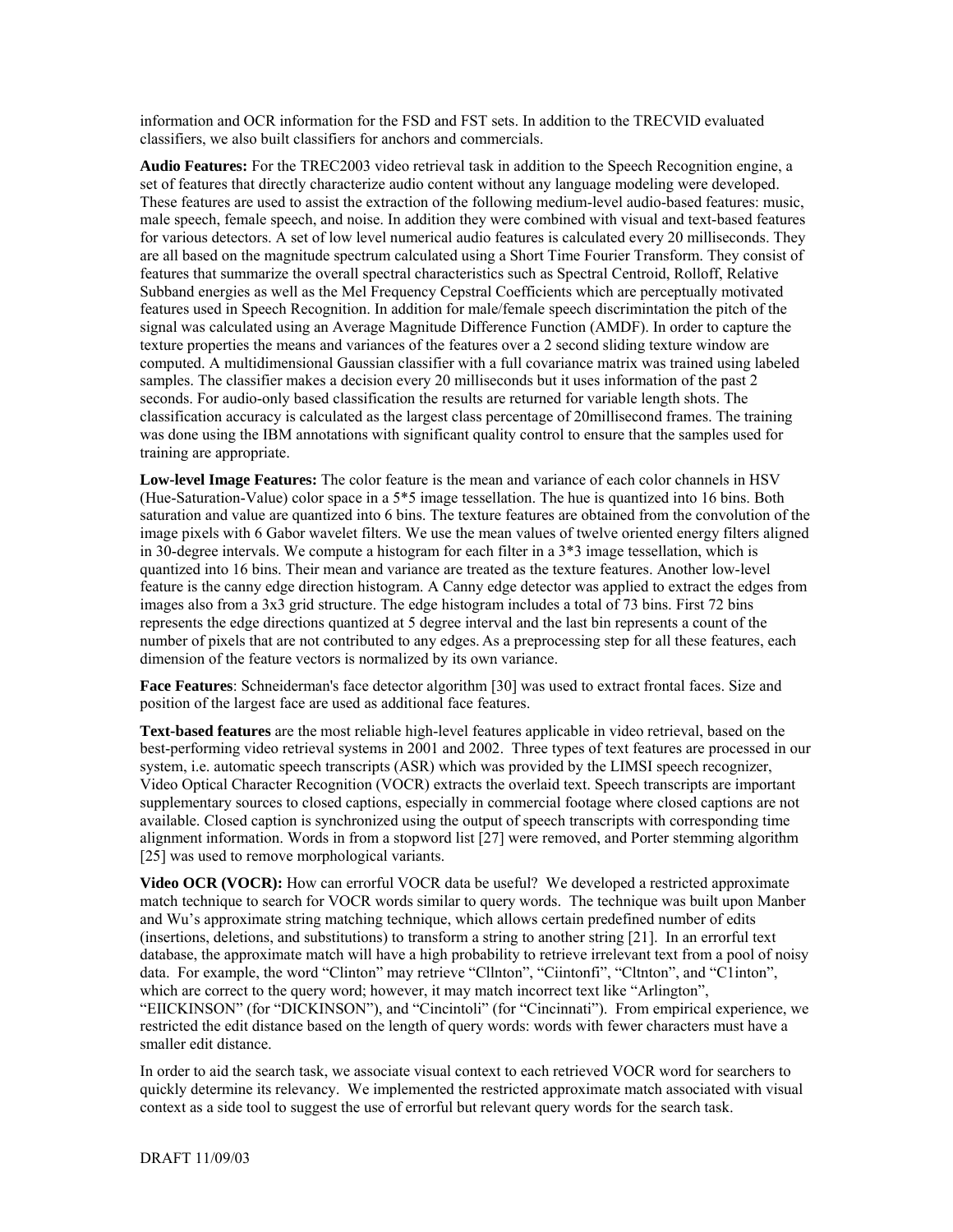### *2.1 Fisher's Linear Discriminant for Anchors and Commercials*

We used Fisher's Linear Discriminant (FLD) to develop 2 additional classifiers, for anchors and commercials. The basic idea of our multimodal combination approach is to apply FLD to every feature set and synthesized new feature vectors. For example, consider 3 different feature sets, A: $\{a_1, a_2, \ldots, a_n\}$ ,  $B: \{b_1, b_2, \ldots, b_{n2}\}, C: \{c_1, c_2, \ldots, c_{n3}\},$  where n1, n2, n3 are the dimensions of the respective feature sets. We first apply FLD individually to every feature set. We now pick the top N eigenvectors as axes and project the feature vectors into this new space. The new feature sets will be  $A_{\text{fid}}\{a_1, a_2, \ldots, a_N\}$ ,  $B_{\text{fid}}\{b_1, b_2, \ldots, b_N\}$  $\vec{b}_2$  ....,  $\vec{b}_N$ }, and  $C_{\text{fid}}\{\vec{c}_1, \vec{c}_2, ..., \vec{c}_N\}$ . The new vectors are not only selected from the raw data, but also generated by a discriminant function. Using these synthesized feature vectors to represent the content, we can apply standard feature vector classification approaches.

For our anchor and commercial detector evaluation we only used the sample set of the TRECVID 2003 ABC broadcast news corpus containing13 30-minutes broadcast news shows (6.5 hours). We built two different SVM-based classifiers, one is an anchor classifier, which distinguishes shots that contain an anchor from those that don't, and the other is a commercial classifier which distinguishes commercials. For the anchor classifier, we used the color histogram, face information (size, position, confidence from face detector) and speaker information as our feature sets. For the commercial classifier, we utilize color histograms and audio features. The results of applying FLD to analyze the weight of each dimension on color histogram is shown in Figure 1. From the corresponding grid weights, we discover that FLD really emphasizes the studio background. Table 1 shows the result of an anchor and commercial classifiers using different feature sets and combination strategies.





Figure 1: FLD weights for anchor detection. The the image grids or on the left, the right shows the weight of every grid. Note that grids 2, 5, 17, and 20 have high weights, indicative for studio background.

| Category                  | Mean Average Precision | Mean Average Precision |
|---------------------------|------------------------|------------------------|
|                           | Anchor                 | Commercial             |
| Image                     | 0.59                   | 0.559                  |
| Face Information          | 0.47                   | N.A.                   |
| Speaker ID/Audio          | 0.6                    | 0.737                  |
| Feature Synthesis         | 0.49                   | 0.713                  |
| Meta-classifier           | 0.65                   | 0.834                  |
| $FLD + Feature Synthesis$ | 0.69                   | 0.861                  |

Table 1: Anchor and Commercial classifier result. Image features are based on 5by5 125 bin color histograms. Face information combines size, position and confidence. Speaker ID is from the LIMSI provided data used only for anchor detection. Audio feature is the Short Time Fourier Transform used only for commercial detection. Feature synthesis simply combines all feature sets. Meta-classifier classifies all three feature sets individually first and then builds a final classifier based on those three classifiers. FLD+feature synthesis is the approach described above.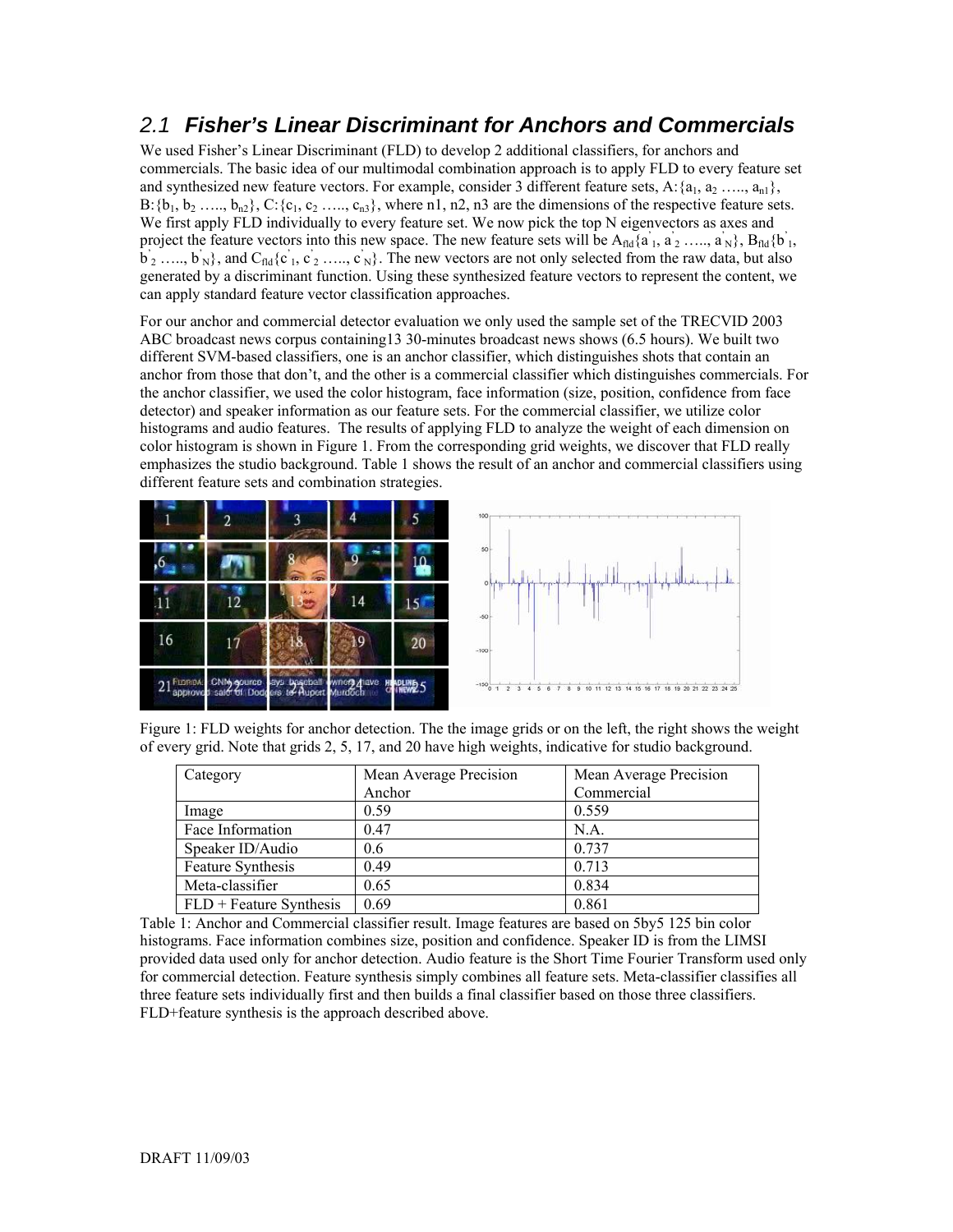# **3 Feature Classifiers**

## *3.1 Baseline SVM Classifier with Common Annotation Data*

Based on the 2002 TRECVID work, we used support vector machine learning, with the power=2 polynomial as the kernel function for our baseline classifier runs. Due to the temporal correlation between adjacent images in a video, an initial cross validation based on random sampling of shots gave much better performance than appropriate for the true prediction capability of the models. This was due to the fact that similar shots appeared throughout a single video or 'movie', so we performed a video based cross validation with portions of the common annotation data. This baseline system, which used only image features (no faces) described in section 2, achieved an MAP of 0.112 for outdoors, 0.071 for buildings, 0.028 for roads, 0.122 for vegetation, 0.017 for animals, 0.040 for cars/trucks/buses, 0.059 for aircraft, 0.051 for sports, 0.017 for weather news, and 0.012 for physical violence.

## *3.2 Building Detection*

We explored a classifier by adapting man-made structure detection method by Kumar and Hebert [19]. This method produces binary detection outputs for each of 22x16 grids. We used color and texture features together with the features extracted from the man-made structure detection results. We extracted 5 features from the binary detection outputs:

- Number of positive grids
- Area of the bounding box that includes all the positive grids
- x and y coordinates of the center of mass of the bounding box.
- Ratio of the width of the bounding box to the height of the bounding box

• Compactness, which is the ratio of the number of positive grids to the area of the bounding box. 462 images were used as positive examples, and 495 images were used as negative examples. Negative examples are chosen from the set of positive detection results when man-made structured detection method is used by itself. After FLD, a SVM classifier was built. In the official classifier evaluations, this building detector did not outperform our baseline image based building detector also trained on the common labeled data. With a MAP 0.042 (man-made structures) vs. 0.071 (baseline SVM).

### *3.3 Plane Detection using additional still image data*

In order to build a classifier for planes 3368 plane examples were selected from web, Corel data set and from the University of Oxford data set as positive examples. Image features as described in Section 2 were used. Negative examples were selected by a nearest neighbor search that finds the most similar images from the FSD set (both CNN and ABC) to the selected positive plane images using the selected features. 3516 negative examples are used. After FLD, SVM was applied for training. Unfortunately, this detector (MAP 0.008) performed worse than our baseline detector (MAP 0.059), built only from the common labeled data set. We surmise that the additional still image training data, since it came from outside the collection, was sufficiently different in its characteristics to introduce an unwanted bias into the classifier.

### *3.4 Car detection*

Car detection was performed with a modified version of the Schneiderman face detector algorithm [30]. Trained on numerous examples of side views of cars only (no trucks or buses), it outperformed our baseline classifier with an MAP of 0.114 vs. the baseline MAP of 0.040.

## *3.5 Zoom Detection*

The zoom detector followed the algorithm described in [16], it performed well with an MAP of 0.632. The approach uses MPEG motion vectors to estimate the probability of a zoom pattern.

## *3.6 Female Speech*

The female speech detector used an SVM trained on the LIMSI provided speech features, together with the face characteristics described in section 2 using the common annotation as truth. It performed well with an MAP of 0.465.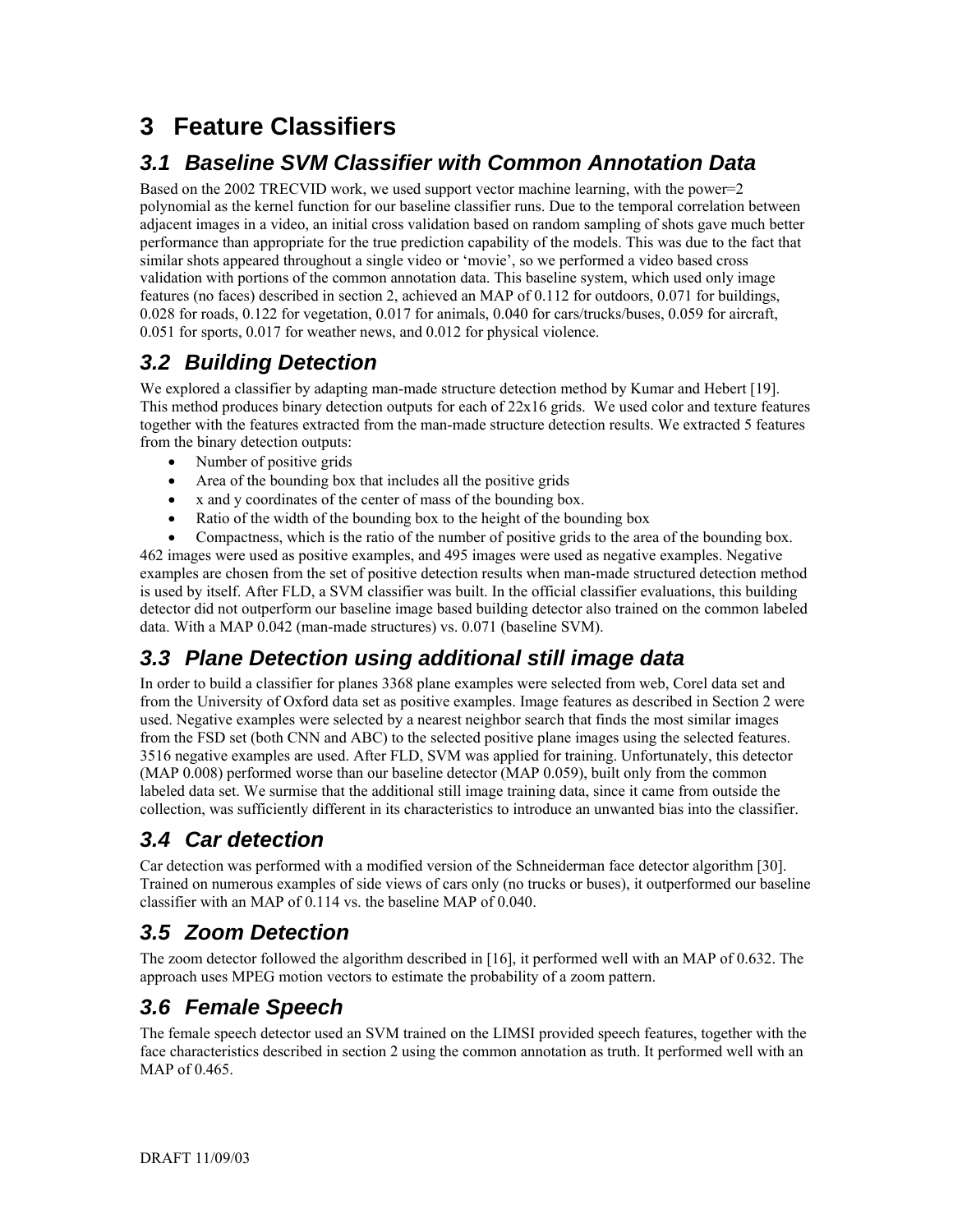### *3.7 Text and Timing for Weather News, Outdoors, Sporting Event, Physical Violence and Person X Classifiers*

We explored extracting features such as person x and people just based on text information, and found them to perform better than random baselines on the development data, as shown in Table 2, using only text information, plus timing if there was a strong temporal structure. Timing information is the implicit temporal structure of the broadcast news, especially weather reports and sports news. The density function can be estimated using kernel density estimation with Gaussian kernel and Sheather-Jones bandwidth selection method, plotted in Figure 2. While weather news in ABC is more likely to appear early in the program, weather news in CNN appears at a specific time. Sports news is usually shown late in the ABC program, and again, the timing cues for sports news in CNN news are stronger.<br> **Weather news in ABC**<br> **Weather news in CNN** 





 $\sim$ 

| Task                     | <b>Channel</b> | MAP    | <b>Random Baseline</b> |
|--------------------------|----------------|--------|------------------------|
| <b>Weather News</b>      | <b>CNN</b>     | 0.7888 | 0.0130                 |
|                          | ABC            | 0.1176 | 0.0056                 |
| <b>Sporting Event</b>    | <b>CNN</b>     | 0.0614 | 0.0433                 |
|                          | <b>ABC</b>     | 0.0398 | 0.0146                 |
| <b>Building</b>          | <b>CNN</b>     | 0.0614 | 0.0433                 |
|                          | <b>ABC</b>     | 0.0603 | 0.0484                 |
| Road                     | <b>CNN</b>     | 0.0300 | 0.0217                 |
|                          | <b>ABC</b>     | 0.0432 | 0.0313                 |
| Animal                   | <b>CNN</b>     | 0.0548 | 0.0130                 |
|                          | <b>ABC</b>     | 0.0202 | 0.0103                 |
| Car/Truck/Bus            | <b>CNN</b>     | 0.0749 | 0.0429                 |
|                          | ABC            | 0.0900 | 0.0551                 |
| Aircraft                 | <b>CNN</b>     | 0.0200 | 0.0093                 |
|                          | <b>ABC</b>     | 0.0571 | 0.0091                 |
| <b>Physical Violence</b> | <b>CNN</b>     | 0.0050 | 0.0038                 |
|                          | ABC            | 0.0049 | 0.0048                 |
| Person X                 | <b>CNN</b>     | 0.0868 | 0.0038                 |
|                          | <b>ABC</b>     | 0.2607 | 0.0041                 |
| Outdoor                  | <b>CNN</b>     | 0.0931 | 0.0718                 |
|                          | <b>ABC</b>     | 0.1031 | 0.0943                 |
| People                   | CNN            | 0.1743 | 0.1228                 |
| ABC                      | ABC            | 0.1706 | 0.1282                 |
|                          | C-SPAN         | 0.4767 | 0.2856                 |
| <b>Vegetation CNN</b>    |                | 0.0072 | 0.0079                 |
| <b>ABC</b>               |                | 0.0174 | 0.0161                 |

Table 2: The results of feature extraction on the development set based only on text classifiers All classifiers use only labels from the common annotations and data in the development set only, all runs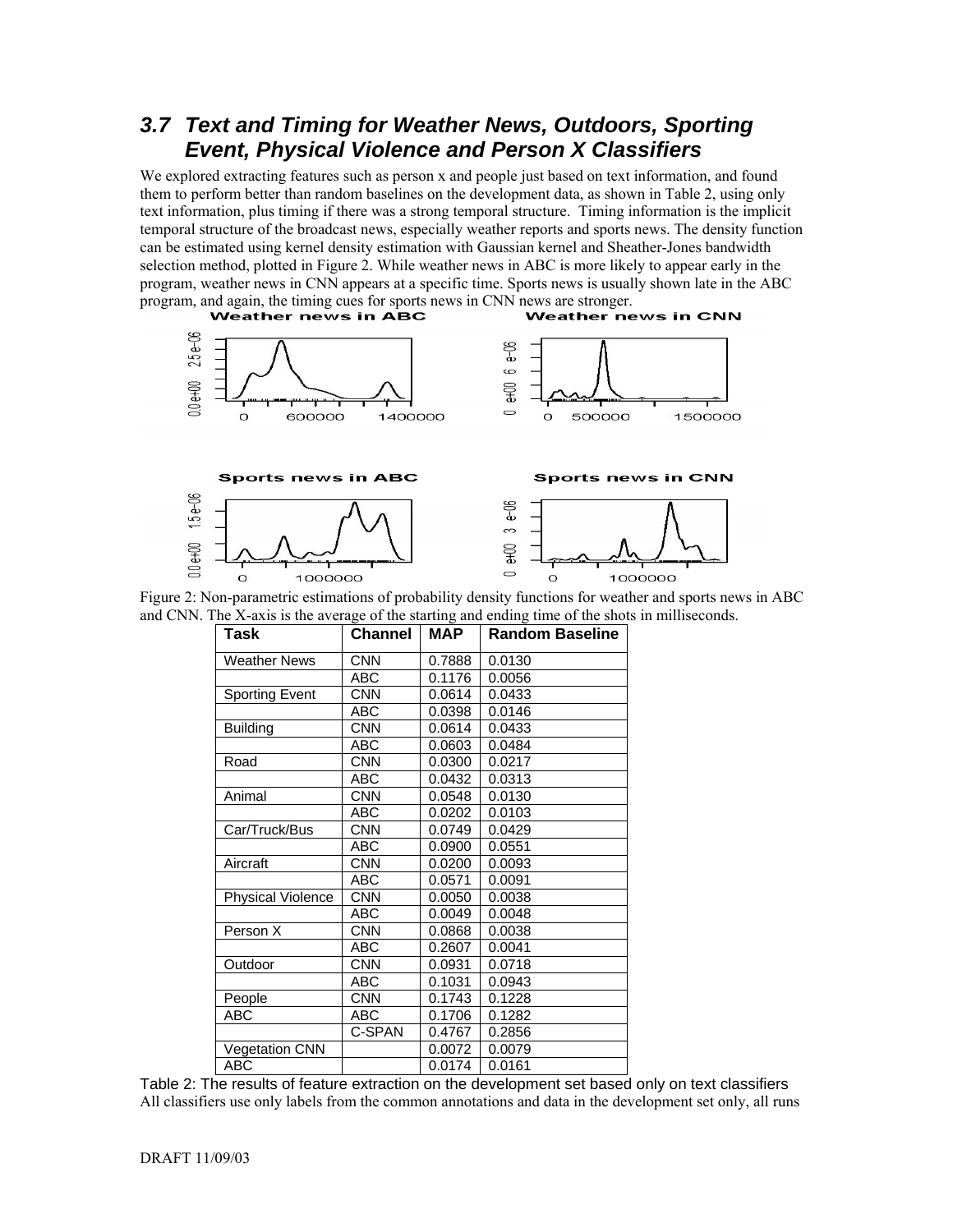of the submission should belong to category A in the NIST definition, although they were labeled as category C due to the constraint that every feature detection result in one run must of the same category.

For each news station (CNN, ABC, CSPAN) in the TRECVID03 corpus, one SVM [35] model was trained on the data only from that station. In order to combine results from three sources the output value of the SVM was transformed into a posterior probability, i.e. Pr(*yi|xi*) using logistic regression [24]. The prediction from the three sources are merged and sorted by their probabilities.

The timing-based classifier is based on the estimated conditional probability  $Pr(i|y|i = +1)$  described above, where *ti* is the time that shot appears in the program. The conditional probability of negative examples, i.e. Pr(*ti|yi* = *−*1) is assumed to be a uniform distribution. By integrating the area under the density from the starting time to the ending time of the shot, the class-probability of the shot can be easily obtained.

For each shot, both predictions from text-based classifier and timing-based classifiers have to be considered together in order to make a combined prediction. Stacking [37] with SVM was chosen as a meta-classifier. The results of five feature extraction tasks are tabulated in Table 3. Except for weather news, the results suggest that text information of the broadcast news in the shot may not be enough to detect these high-level features. The results also suggest that the timing information can be effective when it exists in the news program, while the combination of text and timing information appears to lie somewhere in between.

| <b>Classifier Task</b>   | <b>Feature Set</b> | <b>MAP</b> | Rank  | <b>Best non-CMU MAP</b> |
|--------------------------|--------------------|------------|-------|-------------------------|
| <b>Outdoors</b>          | Text               | 0.027      | 29/35 | 0.227                   |
| <b>Sporting Event</b>    | Text               | 0.058      | 27/36 | 0.708                   |
|                          | Timing             | 0.211      | 15/36 | 0.708                   |
|                          | $Text + Timing$    | 0.074      | 25/36 | 0.708                   |
| <b>Weather News</b>      | Text               | 0.855      | 2/38  | 0.856                   |
|                          | Timing             | 0.795      | 12/38 | 0.856                   |
|                          | Text + Timing      | 0.804      | 11/38 | 0.856                   |
| <b>Physical Violence</b> | Text               | 0.029      | 16/30 | 0.086                   |
| PersonX                  | Text               | 0.280      | 9/35  | 0.343                   |

Table 3: Results of five feature extraction tasks

# **4 News Subject Monologues**

A detailed description of the news subject monologue classification can be found in [31]. Based on observed inconsistencies in the common annotations we labeled about 29 hours from the training set ourselves. The face features described in section 2 were used, based on [30]. Based on the LIMSI speech annotations [12] we developed a voice over detector and a frequent speaker detector. Voice-over detection identified of speech segments as a voice over when they contained more than 1 cut for a continuous speaker. Frequent speaker camera shots are detected as the 3 most frequent speakers in a news broadcast. Video Optical Character Recognition (OCR) [28] was applied to extract overlaid text in the hope of finding people names (Figure 4).



Figure 4: Common usage of overlaid text in the TRECVID corpus. From top left to bottom right: topic annotation, location annotation, reporter annotation, financial data, news subject monologue annotation, and commercial messages.

We used the total length of the overlaid text strings as a feature. Video OCR was also used as input for a named entity recognizer that is part of the Informedia system [38]. Furthermore, the detected strings were compared, using fuzzy string matching (see section 2), with a database of names of CNN and ABC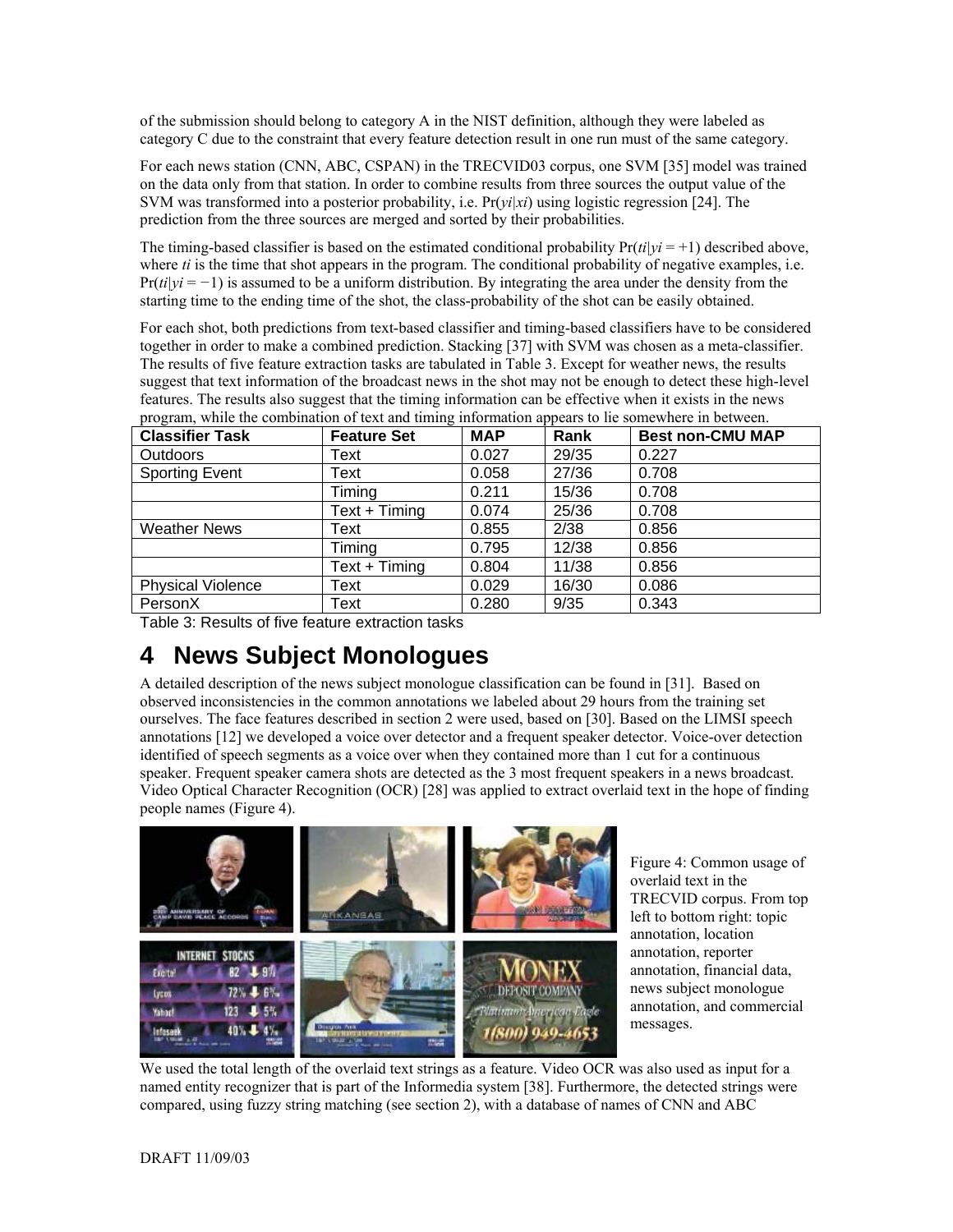affiliates. Further, we introduced a simple camera shot length feature. Another feature measures the average amount of motion in a camera shot, based on frame difference [32]. The output of the LIMSI speech recognition system [12] was also compared with a set of keywords that was found to have a correlation with reporters, financial news, and commercials. We also used commercial and anchor detectors [see section 2, above]. We combine our individual detectors and features by exploiting two well-known classifier combination schemes, namely stacked SVMs [37] and bagging [6]. For the aggregation the sum rule was used [18]. The results can be summarized with an MAP of 0.234 for training on the common annotation data, while our best system had a MAP of 0.616. Note the drop in AP when bad ground truth from the inconsistently labeled common annotation is used.

### **5 Finding Person X in Broadcast News**

Our approach to find a specific person uses text information from a transcript and face information. Most simply, a text retrieval system can give us a first clue where the person x is mentioned, and (perhaps) visible. Using the anchor detector described above, we eliminate anchors. We simply use one specific person, "Madeleine Albright", to explore the relationship between text information and face information. Figure 5 shows the distribution between time and the name reported in the news of the FSD set.



Figure 5: Relationship between the name of person x and time. The bold line shows where the name is mentioned in the transcript. The columns denote the frequency that the person is visible in the video at a given time distance. A negative distance means the person is visible after their name is mentioned.

After we find the possible positions from text information which may contain the person, we apply the distribution we trained from the data to estimate the possible shots of the person.

$$
p_{name}(S) = \sigma(T_s - T_0)
$$
 where  $\sigma(t)$  is the distribution in Figure 5 (1)

where S denotes one shot,  $T_s$  denotes key frame time and  $T_0$  denotes the time of person name. However, this distribution only shows a global view. We use the anchor detector (see Section 2) to revise the distribution considering the local conditions. We used a linear combination to construct a revised distribution:

$$
p_{\text{text}}(S) = \alpha p_{\text{name}}(S) - \beta p_{\text{anchor}}(S)
$$
 (2)

where  $p_{\text{anchor}}(S)$  is the probability that the shot contains an anchor.  $\alpha$  and  $\beta$  denote the parameters to combine anchor and name distribution;  $p_{text}$  is the text information we retrieved from the transcript.

Face recognition (i.e. Eigenfaces [40]) may give us an exact match, but it is unreliable. Our approach tries to build more limited face recognition for a specific person based on video shots. We collect sample faces {  $F_1, F_2, F_3, \ldots, F_n$  for person x and all faces  $\{f_1, f_2, f_3, \ldots, f_m\}$  of i-frames in the news shot which  $P_{text}$  is larger than zero. We build the eigenspace for those faces  $\{f_1, f_2, f_3, \ldots, f_m, F_1, F_2, F_3, \ldots, F_n\}$  and represent them by the eigenfaces { eigf<sub>1</sub>, eigf<sub>2</sub>, eigf<sub>3</sub> ……, eigf<sub>m</sub>, eigF<sub>1</sub>, eigF<sub>2</sub>, eigF<sub>3</sub> ……, eigF<sub>n</sub>}. For each face (eig $f_d$ ), there are n rank numbers based on every sample face and we combine all the results.

$$
R\left\{eigf_i\right\} = \frac{1}{n} \sum_{j=1}^{n} \frac{1}{r_j\left(eigf_i\right)}\tag{3}
$$

DRAFT 11/09/03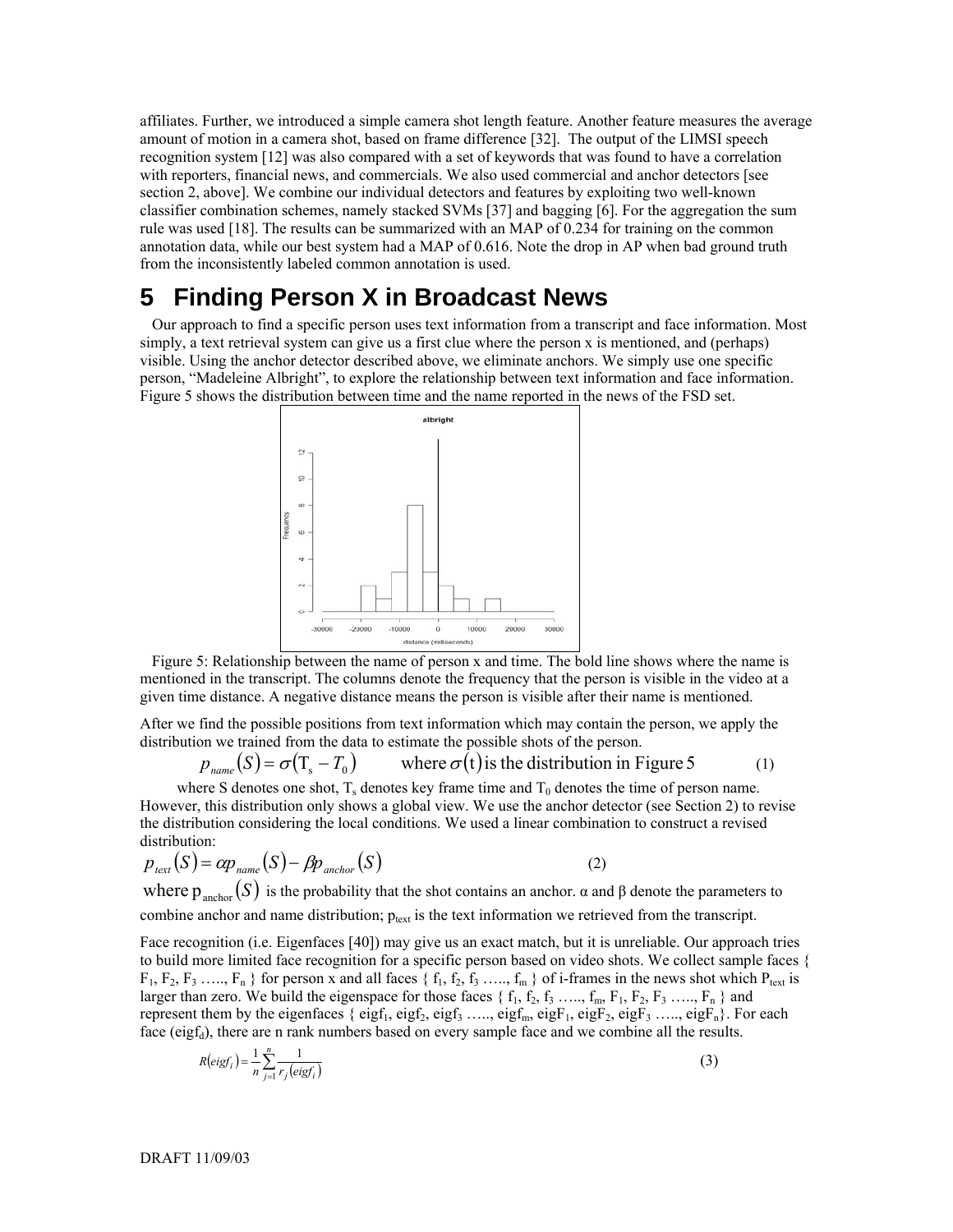where  $R(eigf_i)$  denotes the combination rank score for eigenface  $f_i$  and  $r_i(eigf_i)$  denotes the rank of eigenface  $f_i$  based on sample face  $F_i$ .

This combination rank gives us a similarity list of person x. We still have to estimate which shot has high possibility to contain that face.

$$
S_{face}(S) = \frac{1}{k} \sum R\left(eigf_j \subset S\right) \tag{4}
$$

where k is the number of faces in shot S. S<sub>face</sub> denotes the likelihood that shot S contains person x's face.

Our strategy treats text and face information as features of person x in the news and builds classifiers to learn from those two features. Using "Madeleine Albright" as person x, we also obtained 20 faces from a Google image search as sample query faces. The results are shown on Table 4. First, we only used text with the distribution from Figure 5. Then, we used the result from anchor detection with text. Eigenface recognition is then applied, and also with the shot combination schema described above. Finally, we combine face information and text information together.

| Category                | Mean Average Precision |
|-------------------------|------------------------|
| Text only               | 0.2607                 |
| $Text + Anchor$         | 0.3312                 |
| Face ( <i>i</i> -frame) | 0.1352                 |
| Face (shot)             | 0.1762                 |
| A11                     | 0 3 7 9 1              |

Table 4 : The result of finding person x, for "Madeleine Albright"

# **6 Learning Combination Weights in Manual Retrieval**

Generally, the task of multimedia retrieval, more precisely, the task of shot-based video retrieval, can be decomposed into following steps: (1) A set of features is extracted such as speech transcripts, audio, camera motion, visual features and even some semantic-level features such as anchors etc.; (2) Each shot is associated with a vector of individual retrieval scores from different media search modules; (3) Finally these retrieval scores are fused into a final ordered list via some aggregation algorithm.<br>Scores of different perspectives





However, even if all retrieval scores are consistently useful (i.e. better than random), combination with multiple scores can not always improve on the performance of the best uni-modal score. Taking the efficiency into consideration, we adopt the weighted Borda fuse model as the basic combination approach

for multiple search modules, i.e. for each shot its final score is  $y = \sum_{i=1}^{n} w_i s_i$ , where  $s_i$  is normalized rank-

based scores,  $w_i$  are the corresponding linear weights, and  $n$  is the number of features. Our work last year

has shown that if the linear weights  $w_i$  could be assigned appropriately, retrieval performance can be

significantly boosted over that ranked by the single best retrieval score. Therefore in this framework, the retrieval task is naturally formulated as one that finds the best linear weights for various single queries. We propose two types of weight learning methods: learning weights given training labeled data and a cotraining style weight learner without training data, and compared them to a baseline weighting scheme which only uses query type information.

**Similarity measures:** For each video frames, a harmonic mean of the Euclidean distances from each query images (color, texture, edge) is computed to be the distance between query and video frames. For retrieval from text, CC and OCR transcripts is done using the OKAPI BM-25 formula.

### *6.1 Negative Pseudo-Relevance Feedback (NPRF)*

In TREC02 search task, we demonstrated the negative pseudo-relevance feedback score to be effective at providing a more adaptive similarity measure for image retrieval, to improve the overall retrieval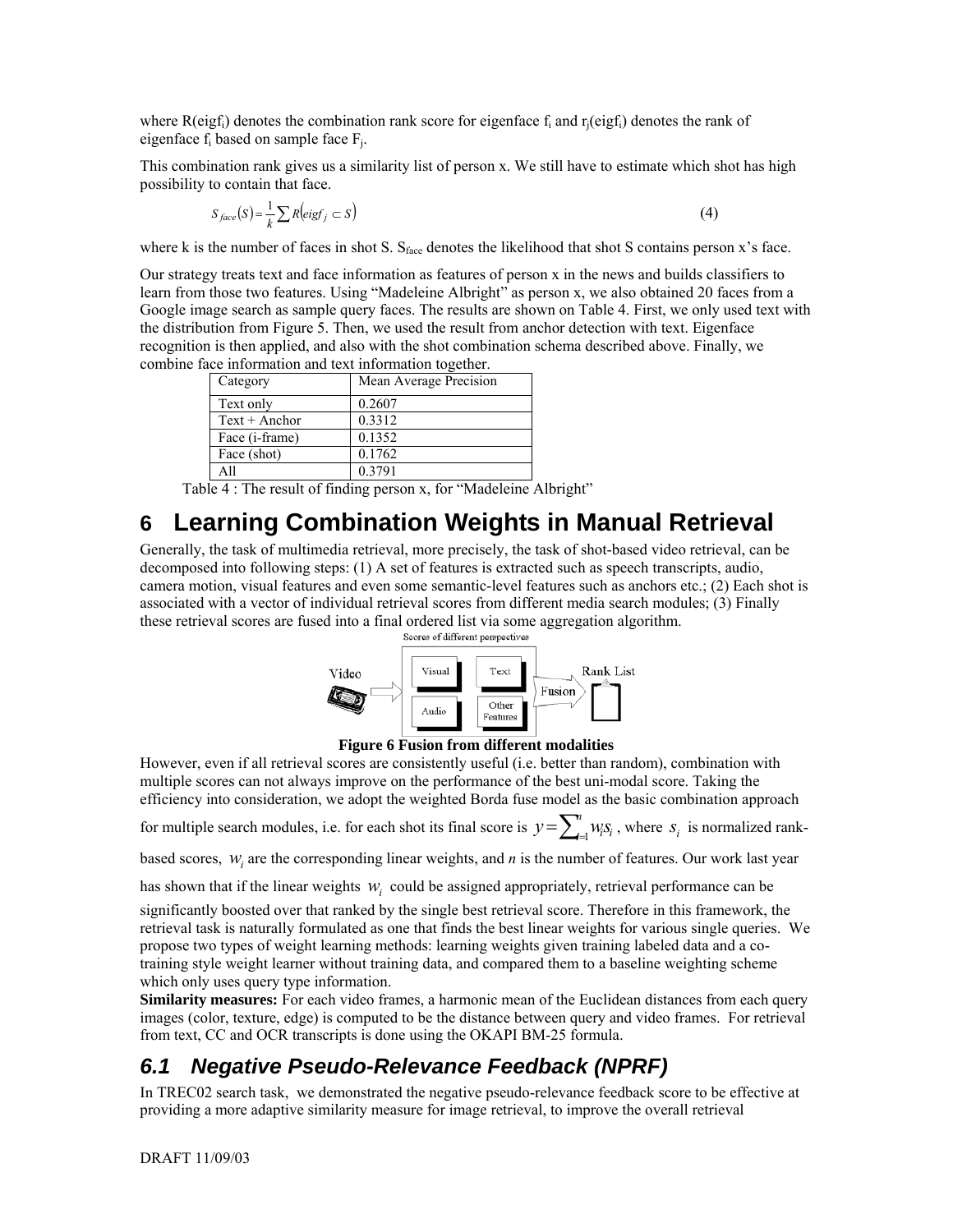performance. For the TREC03 manual search, we generated a modified version of NPRF score, which follows the idea of original NPRF algorithm, however, with modification to negative example sampling.

In the original NPRF algorithm, we choose the unlabeled data farthest from positive data as the negative sample, which is also a common strategy used in some earlier work of positive-based learning or selflearning. But if this strategy works, an underlying assumption is made that positive data are more likely to be in the boundary of the data set. It is obvious that the farthest points from the positive data are not necessarily an accurate sample for the negative data. However, a common case is that data points are clustered in several separate "clouds", which is obviously a bad case if only the farthest negative data is sampled. Therefore, we propose a better strategy to sample negative examples. This idea is inspired by the Maximal Marginal Relevance (MMR) criterion proposed by Carbonell et al [41], which takes both "relevance" and "novelty" into account. Similarly, we propose a Maximal Marginal Irrelevance (MMIR) criterion, which can account for "irrelevance" and "novelty" simultaneously when sampling the negative data. A data point has high marginal irrelevance if it is likely to be negative data and dissimilar to previous selected negative data. Formally, the MMIR criterion can be written as,

$$
MMIR = arg \min_{D_i \in T \setminus S} \left| \lambda Sim_1(D_i, Q) + (1 - \lambda) \max_{D_i \in S} Sim_2(D_i, D_j) \right|
$$

where *T* is the collection, *S* are selected negative images,  $Q$  are query images and  $D_{ij}$  are collection images.

#### *6.2 The Value of Intermediate-Level Detectors*

It is almost always the case that users want to explicitly exclude the video shots that contain commercials or anchor scenes. We apply both anchors detection results and commercials detection results to filter out useless scenes in retrieval results (see section 2).

Against the characteristics of text-based features, we observed that low-level visual feature and intermediate level detector features could provide a reasonable ranking on how closely the video shots are related to the given examples in specific domains. For example, in the query "Finding a Dow Jones graph" or "Finding a baseball player", low-level color feature can rank the images examples very well, because the query can be represented in terms of visual information. But none of these features can capture the semantic meaning of video shots and therefore the retrieval results based on these features alone are mostly dissatisfied. Our experience indicates that text-based feature is good at global ranking and other features would be useful in refining the ranking afterwards.

#### *6.3 Learning Weights for each Modality in Video Retrieval*

**Baseline: Setting weights based on query types**. We roughly grouped the 25 queries into two types: queries on finding persons and other non-person queries. There are 5 queries on finding persons in all 25 queries. For these queries, the linear weights are set to be  $w = (text 2, face 1, color 1, anchor 0)$ . For most of the non-person queries, the linear weights are set to be  $w = (text 2, face -1, color 1, anchor -1)$ , except when querying on aircraft and animal the linear weights is  $w = (text 2, face -1, edge 1, anchor -1)$  because edge features are found to be superior to color features when we develop the corresponding detectors.

**Learning weights using training labeled set.** Typically, supervised learning algorithms require a number of labeled training data as input. In order to perform weight-learning algorithm directly, for each query topics we collect a set of truth video shots in the development set using Informedia clients. This labeled ground truth can be fed into any kind of learning algorithms to learn the weights. However, the learning objective is somewhat different from the canonical classification framework, which is to minimize the classification error, instead we want to maximize mean average precision [42].

**Co-Retrieval.** As mentioned before, a straightforward approach to tune the weights is to collect a set of ground truth/training data in a training pool of video and then use them as an input of a learning algorithm to tune the weights. However, it is generally implausible for a normal user to collect enough training data on the fly. Alternative approaches have to be developed to generate reasonable weight assignment without acquiring large amount of human effort to collect training data. An idea, which naturally comes to mind, is related to the work called multi-modality learning [4]. This work basically assumes an important characteristics that sensory data is coherent across times and across sensory channels. They explore the correlation between multiple modalities information and suggest minimizing the disagreement between outputs or similarly, maximizing the mutual information between modalities [3].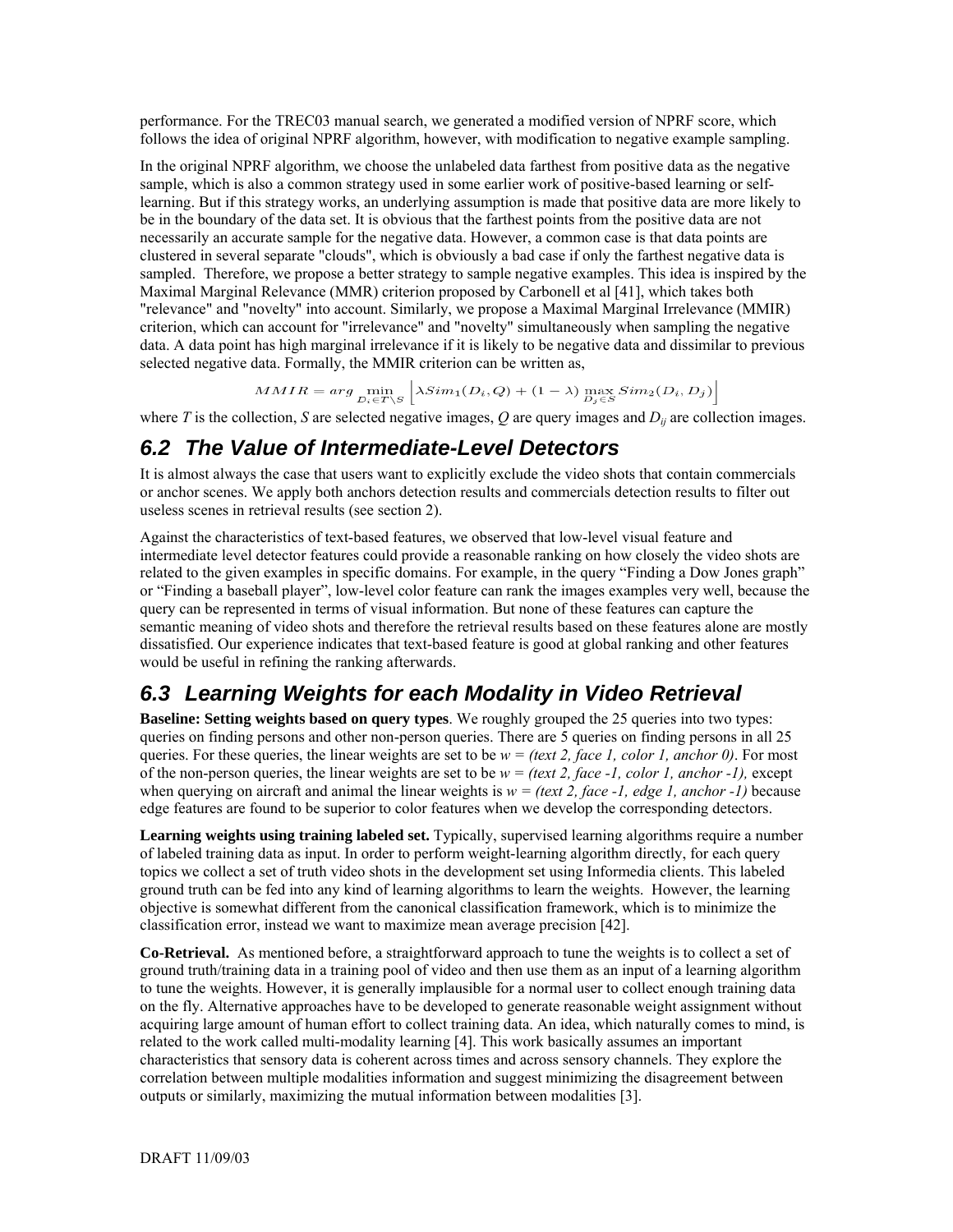Another axis of research is the co-training algorithm, where the features in the problem domain are naturally divided into two disjoint sets (or two modalities) and, under the conditional independence and sufficient learning assumption, a PAC-style bound on learning from labeled and unlabeled data holds. The essence of co-training algorithm is to learn a noise-tolerant learning algorithm A2 using the noisy labels provided by another learning algorithm A1. [23] showed that an independent and redundant feature split is quite important for the performance of a co-training algorithm. It is interesting to explore how the relation between modalities can be used to learn the their weights, and co-training is exactly one of the algorithms that we need. However, it is not feasible to directly apply co-training to multimedia data, because many features alone are not sufficient to learn the concepts, especially visual features from color or texture.

Exploiting the observations on various features, we describe a multimedia retrieval algorithm that automatically provides the weights for different modalities based on the principle of modalities coherency. The system used a variant of co-training, called co-retrieval, to exploit unlabeled data. Specifically, a set of video shots are first labeled as relevant shots using text-based features, and the results are augmented by learning with the other visual and intermediate level features. Their combination is supposed to find the video shots close to given examples, but which also largely agree with the original text retrieval.

In order to apply similar idea to co-training, we manually separated the retrieval scores into two groups,

$$
y = \sum_{i=1}^{n_1} w_{1i} s_{1i} + \sum_{j=1}^{n_2} w_{2j} s_{2j}
$$

where  $n_1 + n_2 = n$ . The feature set  $(s_{11},...,s_{1n_1})$  and  $(s_{21},...,s_{2n_2})$  are two sets of media features which are conditional independent to each other. The target function is the linear combination function. Based on our observation before, we typically set  $(s_{11},...,s_{1n_1})$  to be the retrieval scores from text-based features as semantic features, and  $(s_{21},...,s_{2n_2})$  to be retrieval scores from the other features such color histogram or face detector as non-semantic features. Iteration learning (learning weights iteratively) in co-training is not suitable in this case, because the prediction powers of these two groups are not identical. In this setting, we would like to use first group of features to generate an approximated / noisy labels *f'* for every video shots

*D*. Then, train the combination  $\sum_{i=1}^{n_2} w_i^2 s_i^2$  from the labels *f'*. The entire algorithm are described as follows, 1 *n j j j*  $w_i^2$ *s*  $\sum_{j=1}^n$ 

- 1. Grouping: Break the feature set into two groups. Typically, the first group is based on text features and the second group comprises all other features;
- 2. Score Generation and Labeling: Generate the retrieval scores *s* from different features. Label some pseudo-positive data based on first group of scores.
- 3. Learning: Use the pseudo-positive data to learn the linear weights
- 4. Final score generation: Combine the scores with the learned weights.

For the score generation step, users are required to manually define the first group of features, which they believed best fit the concept. As for the learning stage, there are a good number of linear classifiers available in the literature such as perceptrons, logistic regression and SVM. We choose the logistic regression to learn the weights, i.e. given the label *l*, maximize the logistic regression loss function,

$$
-\sum_{i=1}^{m} \log(1 + \exp(-l_i \sum_{j=1}^{n} w_j s_{ij}))
$$

From another point of view, this is also minimizing the cross entropy / mutual information between two different labels. A regularization factor could be added to avoid overfitting.

#### *6.4 Experimental Results*

We submitted a total of 7 manual search runs to TRECVID this year. The details of each run is listed as follows, the actual text portion of the queries is shown in the Appendix.

- CMU-PX: Most queries are the same CMU-FSD, except 5 Person X queries (query 103, 114, 118, 119, 124) treated as described in section 3. System uses NPRF
- CMU-FSD: Learning linear weights of different features based on development set ground truth. 400 shots are returned from text retrieval, using NPRF.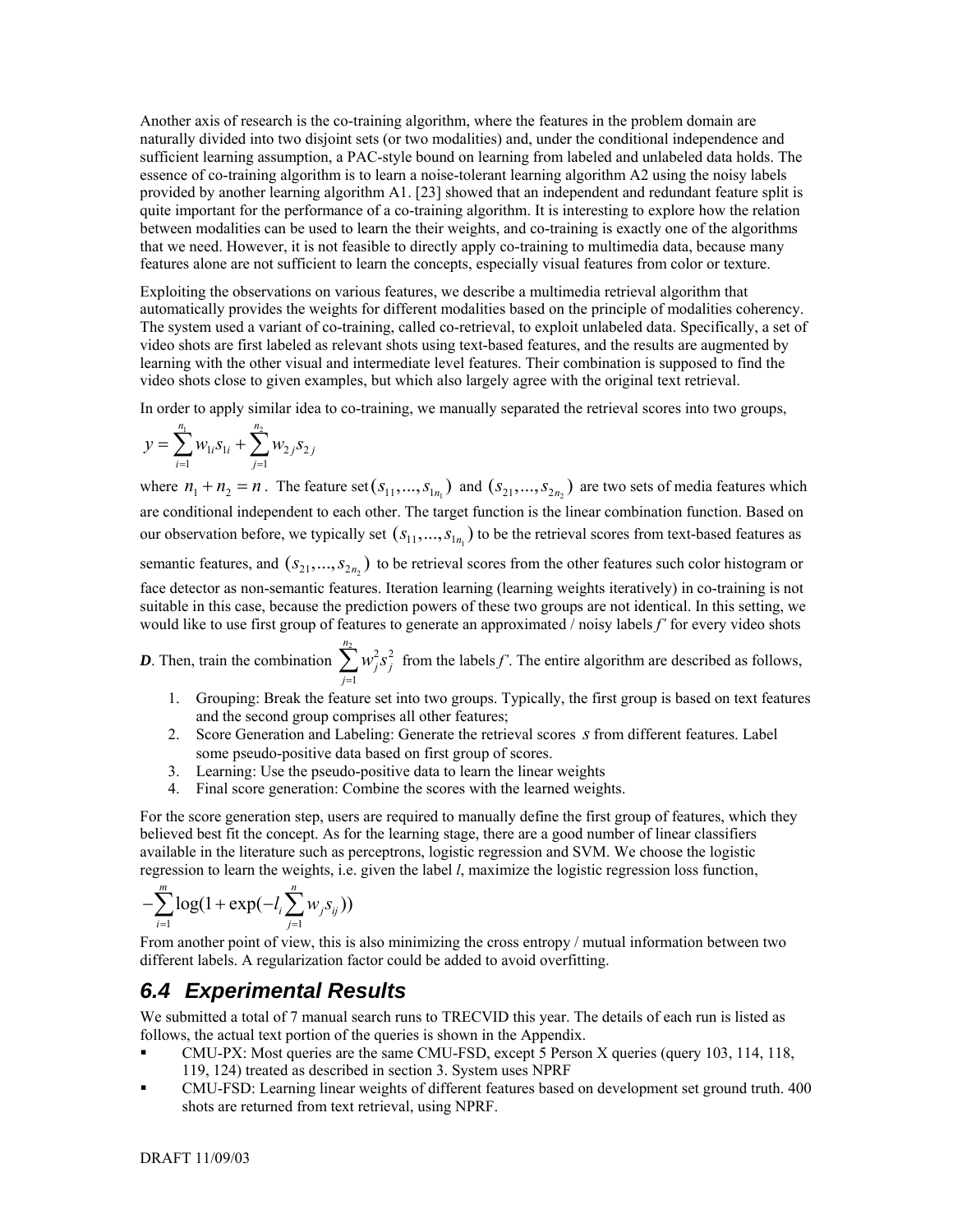- CMU-400: Setting weights based on query types. 400 shots are returned from text retrieval. No NPRF
- CMU-1000: Learning linear weights of different features with development set ground truth. 1000 shots are returned from text retrieval, using NPRF
- CMU-CoRet: Co-Retrieval using top 100 shots as PRF truth to learn weights, using NPRF
- CMU1: similar to CMU-400 but with 200 shots only, no NPRF
- CMUBase: audio only (text retrieval [ASR, CC + OCR] CMU-400) TF/IDF Okapi, keyword expansion from FSD set

Experimental results of overall mean average precision are plotted in Figure 6. The experimental results indicate noticeable performance improvement can be achieved for some queries when weights are automatically learned. However, it is not clear how to provide consistently better retrieval result than a baseline performance. Part of the problem is that the training data is either too small or not representative.





# **7 Interactive TREC Video Retrieval Evaluation for 2003**

formulating the shot answer set for the topic at hand. The interface was designed to present a visually rich A concentrated effort was made by the authors to develop an interface allowing a human to succeed with video topics as defined in TRECVID 2001. This interface was part of the TRECVID 2002 interactive query task, in which a person could issue multiple queries and refinements to the video corpus in set of thumbnail images to the user, tailored for expert control over the number, scale, and attributes of the images. Armed with this interface, an expert user completely familiar with the retrieval system and its features, but having no a priori knowledge of the TRECVID 2002 search test corpus, performed well on the search tasks, based on the following features [10]:

- storyboards of images spanning across video story segments
- emphasizing matching shots to a user's query to reduce the image count
- resolution and layout under user control
- additional filtering provided through shot classifiers such as outdoors, and people

This exa ct system as used in the TRECVID 2002 interactive query task was again used for the TRECVID • display of filter count and distribution to guide manipulation of storyboard views. 2003 evaluation. To facilitate better visual browsing, we extended the storyboard idea to show keyframes across multiple video documents, where a "document" is automatically derived by segmenting a video production into story units through speech, silence, black frames, and other heuristics [38]. The hierarchy of information units for video is the frame, shot, document, and full production.

A set of documents is returned by a query. The shots for these documents are presented in a single storyboard, i.e., an ordered set of keyframes presented simultaneously on the computer screen, one keyframe per shot. Without further filtering, most queries would overwhelm the user with too many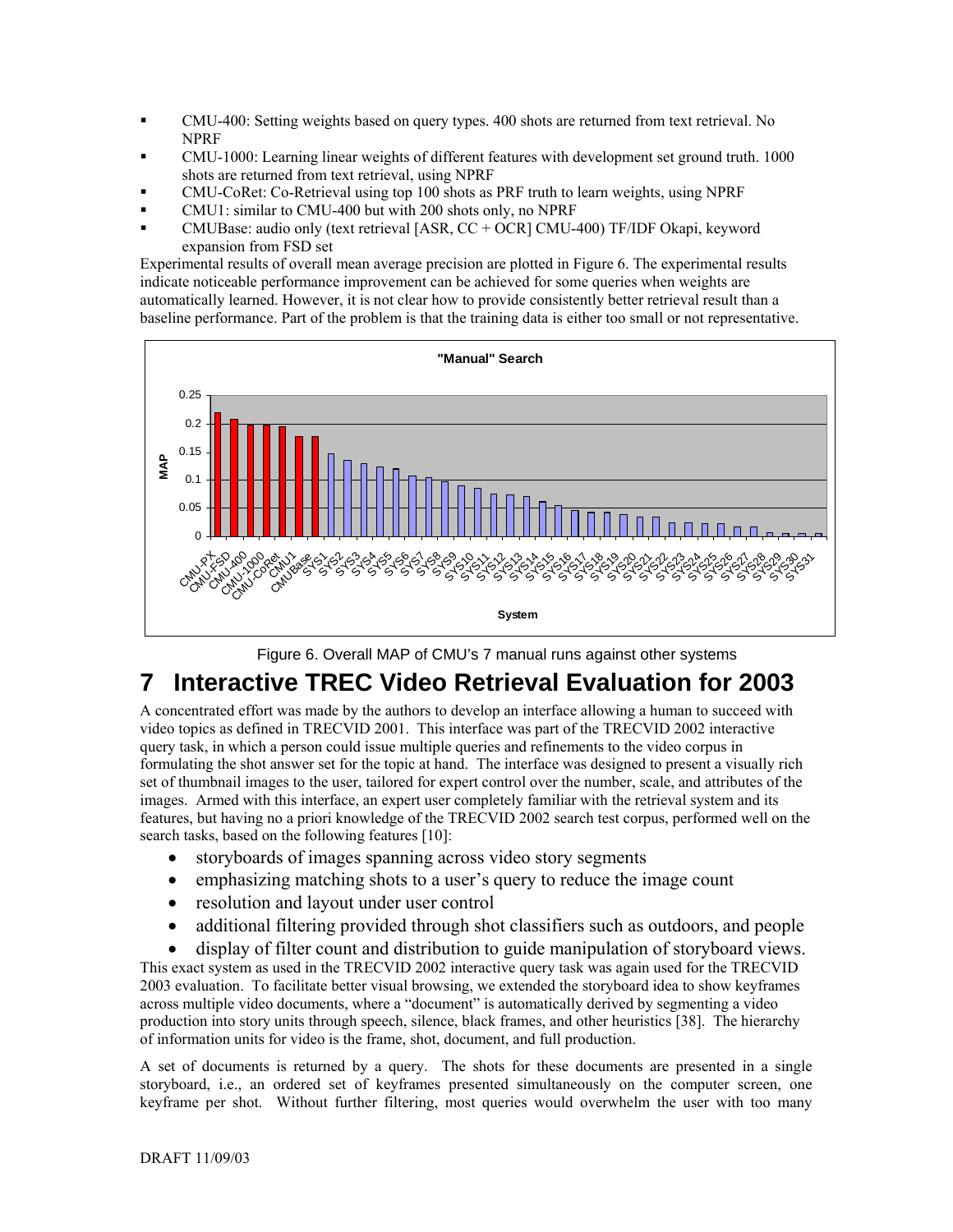images. Through the use of query context, the cardinality of the image set can be greatly reduced. The search engine for text queries makes use of the Okapi method. Coupled with the user's expressed information need in the query, that need can be pinpointed to particular points in the narrative, as well as to superimposed video text. The multiple document storyboard can be set to show only the shots containing matching words. This strategy of selecting a single thumbnail image to represent a video document based on query context resulted in more efficient information retrieval with greater user satisfaction in past studies [38]. Here, the idea is extended to collapse a set of thumbnails spanning multiple documents to a smaller set of only the shots containing matches to a given query. Matches are noted on the storyboard with a color-coded marker.

To further reduce the cardinality of the storyboard, a filter can be applied based on the TRECVID shot classifiers developed at Carnegie Mellon University. For TRECVID 2003, these classifiers were indoor, cityscape, people, faces, text, news subject faces, automobiles, roads, sports, and commercials.

is generated that contains the information of its 50 similar shots, such as various classification labels. Thus, **Pre-computed Pair-wise Shot Similarity**: We pre-computed for each shot in the TREC 2003 testing set (around 80,000 shots in total) the 50 most similar shots based on the transcript. For each shot an XML file totally some 80,000 files are generated. These files speed up the computation in the relevance feedback process by saving the time for retrieving the shot features from the database and computing the similarity between shots. All the XML files are grouped by source (CNN, ABC, C-SPAN).

Aggregation across Shots or Videos: We generated two types of aggregation files: aggregation across certain time window in a movie. The shot based aggregation files used two time windows (1 minute and 3 shots and aggregation across video. The former type of files aggregates the consecutive shots within a minutes). The video-based aggregation file puts together the shots at a certain time window (1 minute) across 10 days' broadcast news video. For example, an aggregation file may have the shots within the 7th minute of the daily CNN news from May 1st through May 10th. Both types of aggregation files allow users to "look around" when they find an interesting shots, since neighboring shots might be interesting as well.

according to the different classifiers. Color and texture based image search engines were also optimized for improved performance over the Carnegie Mellon TRECVID 2002 version. Both CMU versions scored based search improvements made for 2003 led to the increase in performance for the new system, as these A new interface was developed for 2003 based on a user study with the TRECVID 2002 interface. The improvements made included a magnifying lens on the keyframe under mouse focus in the storyboard, simplified classifier filter access and use, and a browsing interface to browse the top-ranked shots better performance. This "new" interface was evaluated as part of the interactive search task, and led to extremely well, and with both based on the multi-document storyboard we believe that the storyboard design is critical for the interactive search performance. We believe the browsing interfaces and imagestrategies allowed relevant content to be found having no associated narrative or text metadata.

# **Bibliography**

[1] B. Adams, A. Amir, C. Dorai, S. Ghosal, G. Iyengar, A. Jaimes, C. Lang, C.-Y. Lin, A. Natsev, M.R. Naphade, C. Neti, H.J. Nock, H.H. Permuter, R. Singh, J.R. Smith, S. Srinivasan, B.L. Tseng, T.V. Ashwin, and D. Zhang. IBM research TREC-2002 video retrieval system. Proceedings of the TREC-11, Gaithersburg, MD, 2002.

[2] B. Adams, C. Dorai, and S. Venkatesh. Toward automatic extraction of expressive elements from motion pictures: Tempo. IEEE Transactions on Multimedia, 4(4):472-481, 2002.

[3] S. Becker, "Mutual information maximization: *models of cortical selforganization*, " Network: Computation in Neural Systems, vol. 7, pp. 7-- 31, 1996

[4] Blum, A., & Mitchell, T. Combining labeled and unlabeled data with co-training. COLT'98

[5] D. Bordwell and K. Thompson. Film Art: An Introduction. McGraw-Hill, New York, USA, 1997.

[6] L. Breiman. Bagging predictors. Machine Learning, 24(2):123-140, 1996.

[7] R. Brunelli and D. Falavigna. Person identi\_cation using multiple cues. IEEE Transactions on Pattern Analysis and Machine Intelligence, 17(10):955-966, 1995.

[8] J.P. Callan, W.B. Croft, and S.M. Harding. The inquery retrievl system. In *Proceedings of the Third International Conference on Database and Expert Systems Applications*, pages 78–83, Valencia, Spain, 1992. Springer.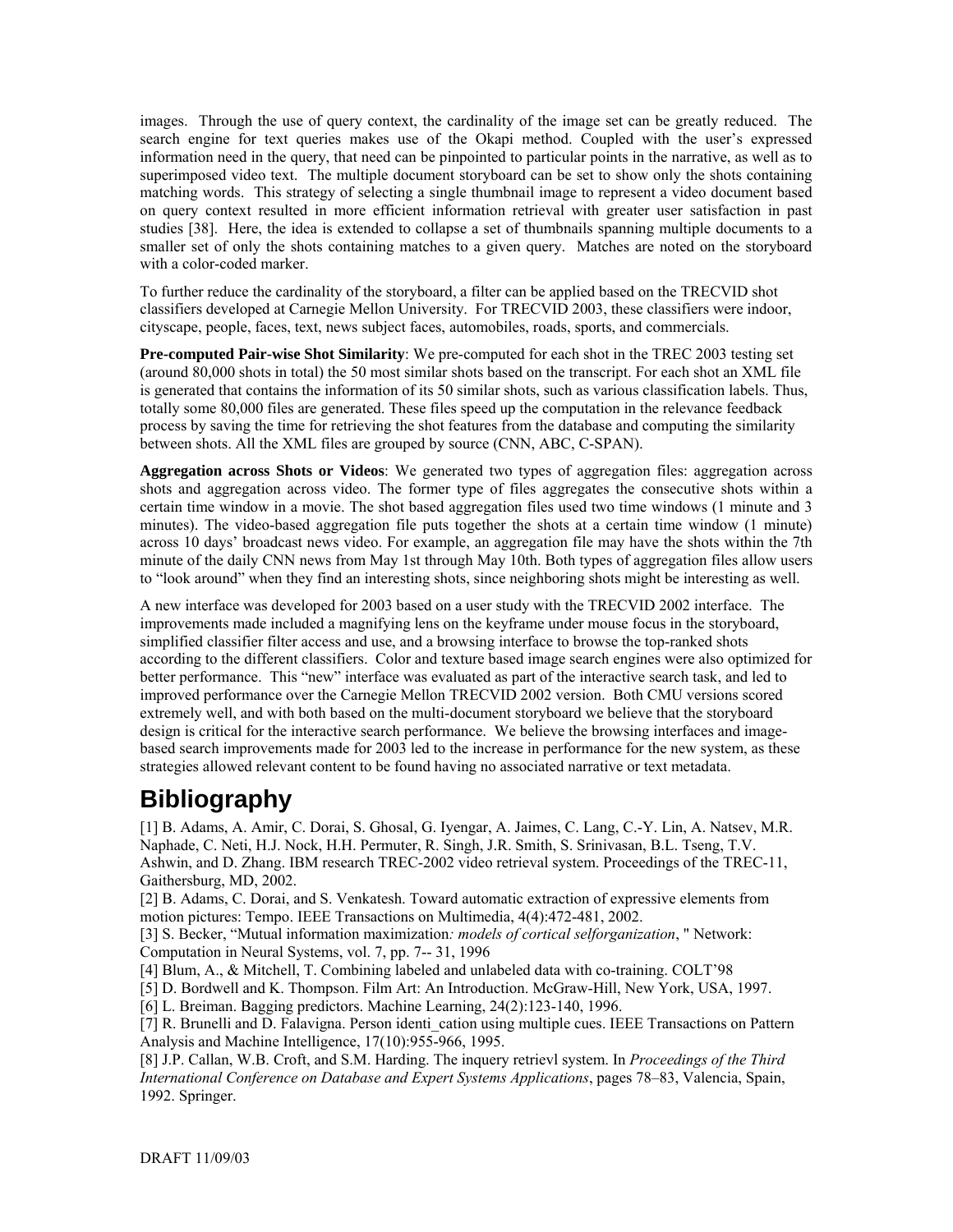[9] C.-C. Chang and C.-J. Lin. LIBSVM:a library for support vector machines, 2001. http://www.csie.ntu.edu.tw/~cjlin/libsvm/.

[10] Christel, M.G., and Huang, C. Enhanced Access to Digital Video through Visually Rich Interfaces Proceedings of the IEEE International Conference on Multimedia and Expo (ICME) Baltimore, MD, July 2003), pp. III-21 - III-24.

[11] N. Cristianini and J. Shawe-Taylor. *An Introduction to Support Vector Machines*. Cambridge University Press, 2000.

[12] J.L. Gauvain, L. Lamel, and G. Adda. The LIMSI broadcast news transcription system. Speech Communication, 37(1-2):89-108, 2002.

[13] G. Iyengar, H.J. Nock, and C. Neti. Audio-visual synchrony for detection of monologues in video. In IEEE International Conference on Multimedia & Expo, pages 329-332, Baltimore, USA, 2003.

[14] A.K. Jain, R.P.W. Duin, and J. Mao. Statistical pattern recognition: A review. IEEE Transactions on Pattern Analysis and Machine Intelligence, 22(1):4-37, 2000.

International Conference on Acoustics, Speech, and Signal Processing, pp. 2057-2060, Orlando, FL, 2002. [16] Jin, R., Qi, Y., and Hauptmann, A., A probabilistic model for camera zoom motion detection, The [15] R.S. Jasinschi, N. Dimitrova, T. McGee, L. Agnihotri, J. Zimmerman, D. Li, and J. Louie. A probabilistic layered framework for integrating multimedia content and context information. In IEEE

sixteenth conference of the International Association for Pattern Recognition (ICPR 2002) Québec City,Canada August 11-15 2002

[17] T. Joachims. Text categorization with support vector machines: Learning with many relevant features. In *Proceedings of the European Conference on Machine Learning (ECML)*. Springer, 1998.

[18] J. Kittler, M. Hatef, R.P.W. Duin, and J. Matas. On combining classi\_ers. IEEE Transactions on Pattern Analysis and Machine Intelligence, 20(3):226-239, 1998.

[19] S. Kumar and M. Hebert, "Man-Made Structure Detection in Natural Images using a Causal Multiscale Random Field," in proc. IEEE CVPR, Vol. 1, pp. 119-126, 2003.

[20] W.-H. Lin and A. Hauptmann. News video classification using svm-based multimodal classifiers and combination strategies. In *Proceedings of the Tenth ACM International Conference on Multimedia*, Juanles-Pins, France, December 1-6 2002.

[21] U. Manber and S. Wu, ``Approximate String Matching With Arbitrary Costs for Text and Hypertext," *Proc. of the IAPR International Workshop on Structural and Syntactic Pattern Recognition*, Bern, Switzerland (August 1992), pp. 22-33.

[22] M.R. Naphade, I.V. Kozintsev, and T.S. Huang. A factor graph framework for semantic video indexing. IEEE Transactions on Circuits and Systems for Video Technology, 12(1):40-52, 2002.

[23] Nigam, K. and Ghani, R. Understanding the Behavior of Co-training. In Proceedings of KDD-2000 [24] J.C. Platt. Probabilistic outputs for support vector machines and comparisons to regularized likelihood methods. In A. Smola, P. Bartlett, B. Sch¨olkopf, and D. Schuurmans, eds, *Advances in Large Margin Classifiers*, pages 61–74. MIT Press, 1999.

[25] M. Porter. An algorithm for suffix stripping. *Program*, 14(3):130–137, 1980.

retrieval. In Proceedings of the 11th Text Retrieval Conference, Gaithersburg, USA, 2002. [26] G.M. Quenot, D. Moraru, L. Besacier, and P. Mulhem. CLIPS at TREC-11: Experiments in video

[27] G. Salton and C. Buckley. Term-weighting approaches in automatic text retrieval. Information *Processing and Management*, 24(5):513– 523, 1988.

[28] T. Sato, T. Kanade, E.K Hughes, M.A Smith, and S. Satoh. Video OCR: Indexing digital news [29] S. Satoh, Y. Nakamura, and T. Kanade. Name-It: Naming and detecting faces in news videos. IEEE libraries by recognition of superimposed caption. ACM Multimedia Systems, 7(5):385-395, 1999. Multimedia, 6(1):22-35, 1999.

[30] H. Schneiderman and T. Kanade. Object detection using the statistics of parts. International Journal of Computer Vision. To appear.

[31] C.G.M. Snoek and A.G. Hauptmann, Learning to Identify TV News Monologues by Style and Context, Carnegie Mellon University Technical Report, CMU-CS-03-193, October, 2003.

[32] C.G.M. Snoek and M. Worring. Multimodal video indexing: A review of the state-of-the-art. Multimedia Tools and Applications. To appear. http://www.science.uva.nl/~cgmsnoek/pub/mmta.pdf. [33] C.G.M. Snoek and M. Worring. Multimedia event based video indexing using time intervals. Tech. Report 2003-01, Intelligent Sensory Information Systems Group, University of Amsterdam, 2003. [34] TRECVID 2003 Guidelines. http://www-nlpir.nist.gov/projects/tv2003/tv2003.

[35] V.N. Vapnik. The Nature of Statistical Learning Theory. Springer-Verlag, New York, USA, 2000.